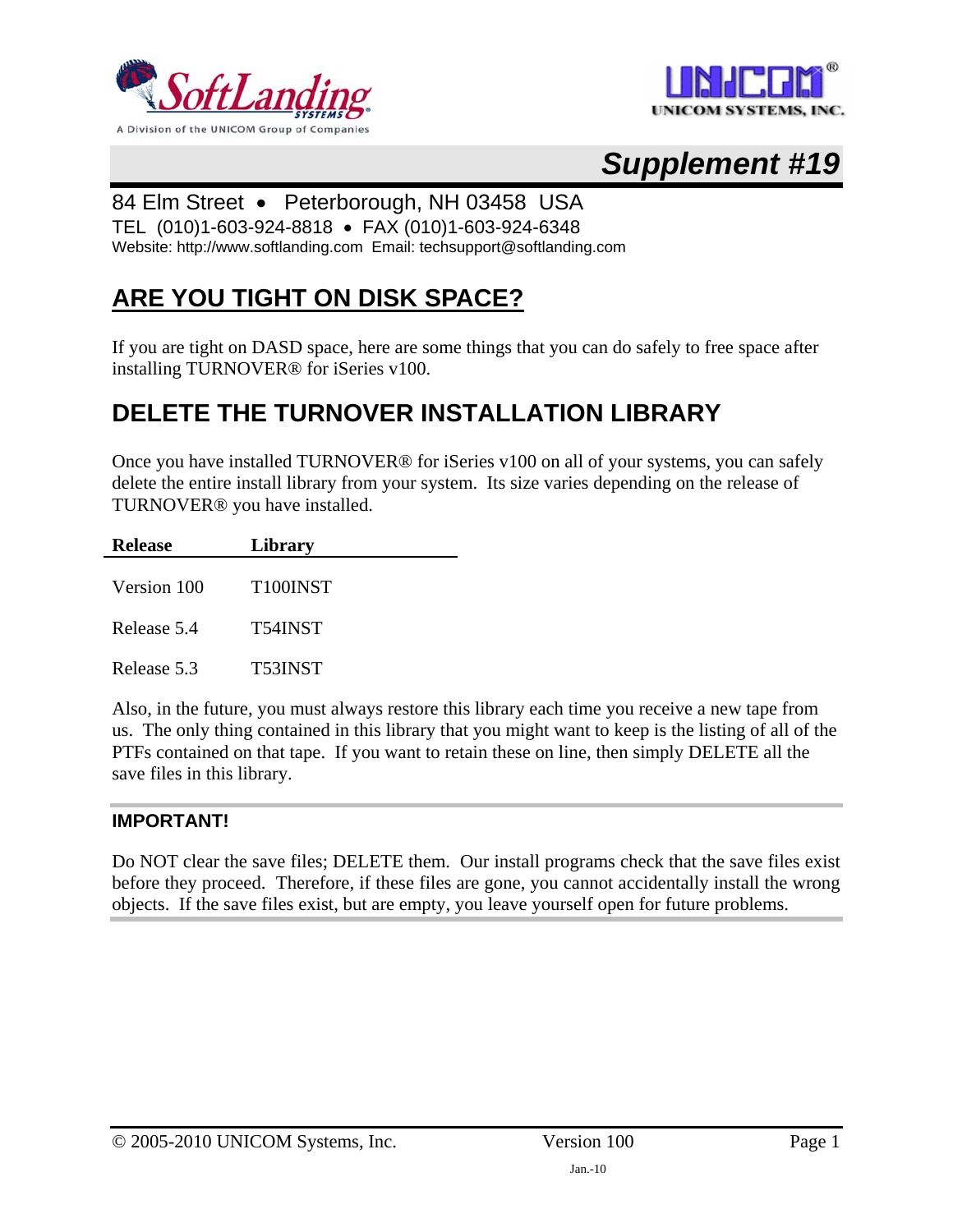### **DELETE TEMPORARY TURNOVER® FOR ISERIES V100 LIBRARIES**

TURNOVER® for iSeries v100 creates and uses temporary libraries during form and distribution processing. These include T*nnnnnnn*D/Dn libraries, T*nnnnnnn*XX libraries, and T*nnnnnnn*S libraries (where *nnnnnnn* represents the form number). Libraries TnnnnnnnD (for ASP1) and TnnnnnnnDn (for ASPs other than 1), as well as TnnnnnnnXX libraries, are created and used during a form run to manage objects that will be promoted and exploded, respectively. A TnnnnnnnS library is created during distribution to manage objects that will be sent to remote systems; it has different significance on remote systems than on development systems.

If you have defined your application to "explode" promoted objects to additional locations, a TnnnnnnnXX library is created where XX represents a number, starting at 01. (The number of explode libraries you have determines how many of the TnnnnnnnXX libraries are created.) If you are not archiving objects and the form finishes with a status of RAN-OK, these libraries are deleted automatically; otherwise, they stay on your system.

#### **Deleting temporary archive and explode libraries**

To remove the TnnnnnnnD and TnnnnnnnXX libraries, you should first confirm for each library that the associated form is not currently running; then you can delete them. Alternatively, you can run the **SAVARSBM** command, which saves these libraries to tape and then deletes them. This job tells TURNOVER® for iSeries v100 Object History what tape volume the libraries are on, so that if you ever need to restore one of them, you can do so.

### **Deleting temporary distribution libraries**

To delete TnnnnnnnS libraries on a local development computer that does not receive distributions, check for libraries associated with forms that are distributing at that moment. You can safely delete any others.

To delete TnnnnnnnS libraries on a remote system, check to make sure these libraries contain objects for forms that have been received, but not run. Any others can safely be deleted.